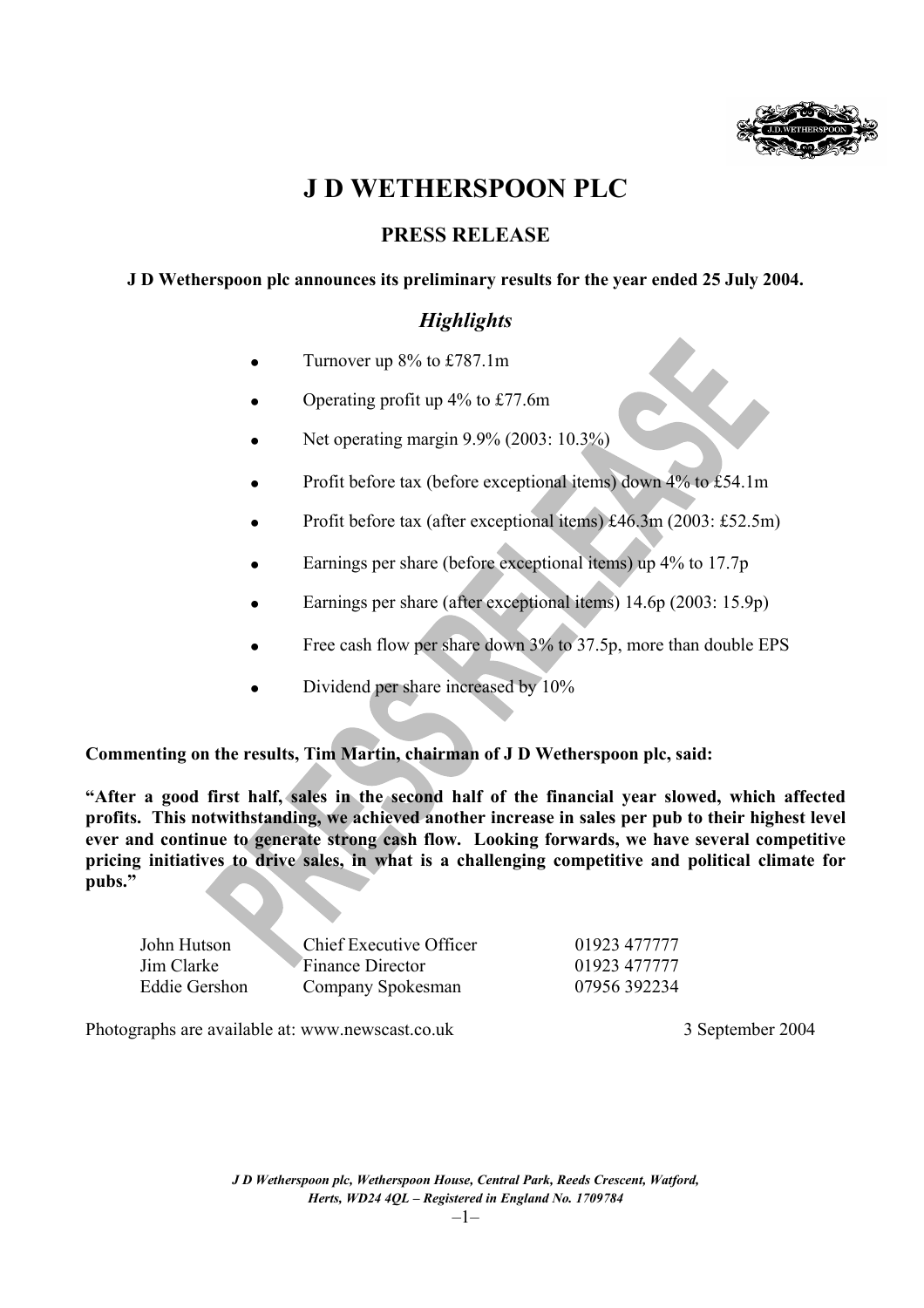

# **CHAIRMAN'S STATEMENT AND OPERATING REVIEW**

After a good first half to the financial year (six months to 25 January 2004), sales in the second half of the year slowed, which affected profits. For the year as a whole, sales increased by £56.2 million to £787.1 million, a rise of 8%. Operating margins were 9.9%, compared with 10.3% last year, mainly as a result of higher labour and other pub costs. Operating profit increased by 4% to £77.6 million and profit before tax (before exceptional items) reduced by 4% to £54.1 million. Profit before tax (after exceptional items) was £46.3 million (2003: £52.5 million). Earnings per share (before exceptional items) increased by 4% to 17.7p due to the benefit of share buybacks, with earnings per share (after exceptional items) being 14.6p (2003: 15.9p).

Cash outflow in respect of capital investment was £74.6 million, and net gearing at the year end was 117% (2003: 97%). This increase was due to the ongoing share buyback programme. Net interest was covered 3.3 times (2003: 4.0 times) by operating profit. Free cash flow, after payments of tax, interest and capital investment of £20.6 million in existing pubs, decreased by 10% to £75.0 million, resulting in free cash flow per share of 37.5p, more than double earnings per share. Free cash flow decreased, primarily as a result of both a higher cash tax charge and capital reinvestment in existing pubs rising from 2.2% of turnover to 2.6% of turnover.

Economic profit, calculated by adding back depreciation to profit before tax (before exceptional items) and subtracting capital expenditure on existing pubs and cash tax, decreased by 8% to £64.3 million. As with cash flow, economic profits were affected by a higher tax charge and an increased level of capital reinvestment.

The company recorded an exceptional loss in the year of £7.8 million before taxation. This included the sale of 20 pubs together with provisions against the disposal of further properties.

We opened 28 pubs during the year, compared with 45 in the previous year. The total number of pubs now operated by the company is 643. As in previous years, the new pubs opened are bigger than the average of our estate and have helped average sales per pub to rise by 6% in the year under review. Like–for–like sales increased by 3.4%, although like–for–like profits declined by 1%, principally as a result of higher costs for labour and repairs.

## **Dividends**

The board proposes, subject to shareholders' consent, to pay a final dividend of 2.56p per share on 26 November 2004 to those shareholders on the register on 29 October 2004, bringing the total dividend for the year to 3.89p per share, a 10% increase on the previous year.

### **Finance**

The company had £74.7 million (2003: £103.1 million) of unutilised banking facilities and cash balances as at the balance sheet date, with total facilities of £412 million (2003: £412 million). The year's capital expenditure on new pub developments was more than covered by free cash flow. As a result of reductions in our planned new opening programme we anticipate that in the current financial year the company is expected to generate a cash surplus after capital expenditure and dividends which will be available for debt reduction or share buybacks or both.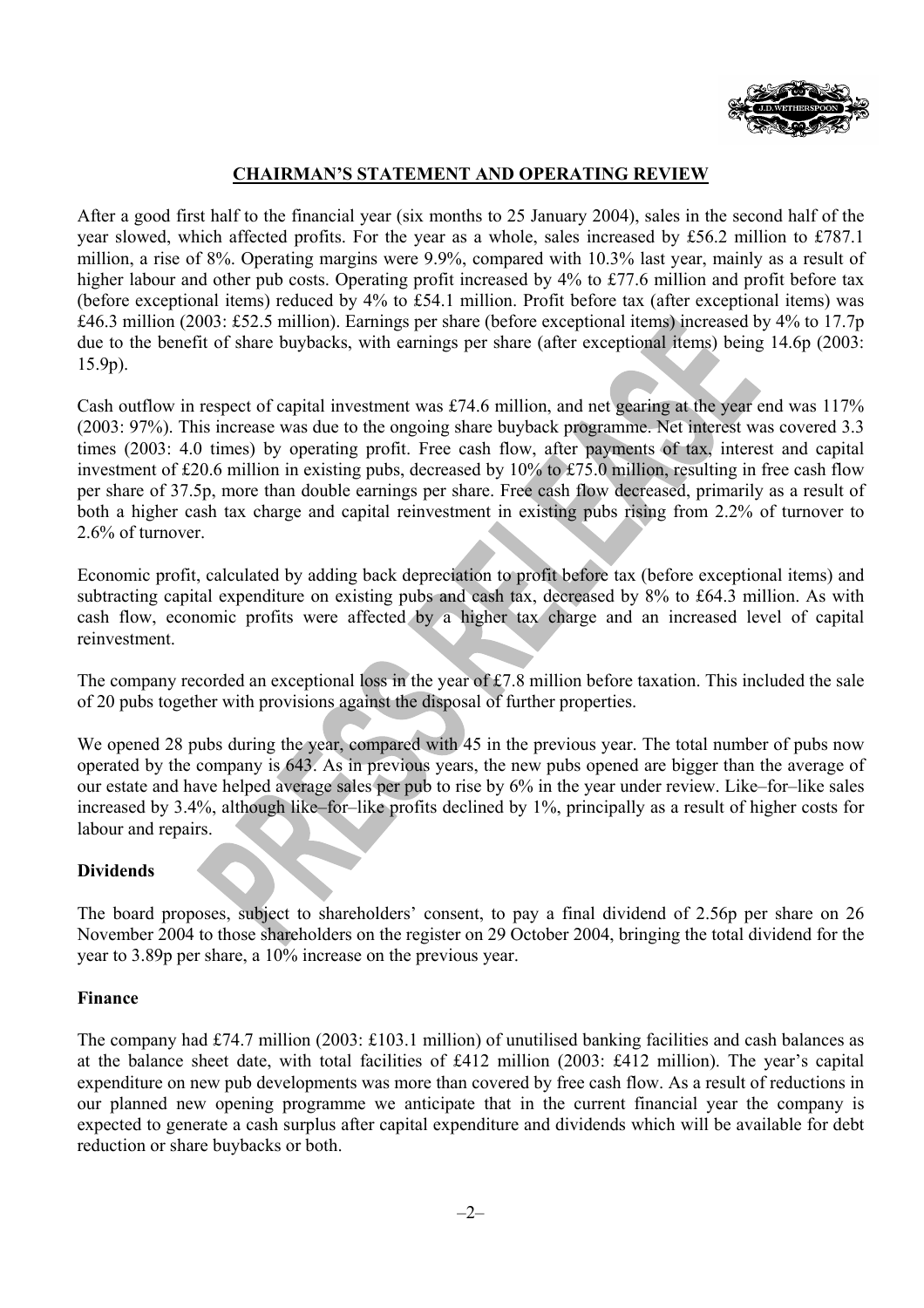

# **Return of capital**

During the year, 19,010,000 shares (representing approximately 9% of the issued share capital) were purchased by the company for cancellation, at a cost of £51.1 million, representing an average cost per share of 269p. £48.6 million of the cost was a cash outflow in the year under review.

## **Regulation and taxation**

As we have indicated in previous years, pubs pay approximately 40% of their turnover in tax, equivalent to a contribution to public finances by Wetherspoon and its employees of approximately £315 million. This level of tax is about nine times our profit after tax (before exceptional items) and, like many businesses, we are very concerned about continuing increases in taxation of one type or another. In particular, the government has increased excise duty by considerable amounts in the last two years, collectively costing Wetherspoon approximately £7 million. Since the public is free to import alcohol from abroad at low or negligible rates of duty, the competitiveness of pubs and restaurants, important parts of the British economy, is being reduced.

### **The trading environment**

Like–for–like sales declined from 4.8% in the first half to 1.9% in the second half of the financial year. Food sales growth remained strong but bar sales came under increasing pressure, even leaving aside the impact of the Euro 2004 football tournament. We believe that this pressure is due to several factors, including greater competition from supermarkets, themselves responding, in part, to a growth in imports from the continent, leading to off–trade prices remaining at approximately the levels of 1997. Pub prices have continued to increase since 1997 at, or above, the level of inflation, so that a greater percentage of beer, wine and spirit consumption now takes place at home. When Wetherspoon started business, 25 years ago, off–trade sales accounted for about 20% of beer, wine and spirit consumption. Estimates suggest that off–sales rose to a record 40% of overall sales during Euro 2004 and that present trends indicate that off– sales could rise to about 50% by 2010.

This situation has put pressure on Wetherspoon's prices and margin, as well as on the pub trade generally, and we are today launching a new marketing campaign, emphasising a new traditional ale range featuring Marston's Burton Bitter at £1.29 per pint and Marston's Pedigree at £1.49 per pint.

From 4 to 17 October 2004 we are holding our biggest ever beer festival featuring traditional ales from British and Irish regional and micro breweries. These festivals have been very successful in the past, but we are doubling the duration to two weeks this year, and hope to sell one million pints of traditional ale during the fortnight, five times as much as the excellent Camra Great British Beer Festival held at Olympia annually.

We are also reducing the price of our biggest–selling standard–strength lager, Carling, to £1.49 per pint. Following the recommendation of the Glasgow Licensing Board, we have stopped all 2–for–1 offers and have stopped offering financial incentives to customers to buy double measures of spirits instead of singles. This has resulted in an increase in the number of single 25ml (equivalent to 1 unit of alcohol) measures of spirits, although it has reduced our sales and profits to some extent.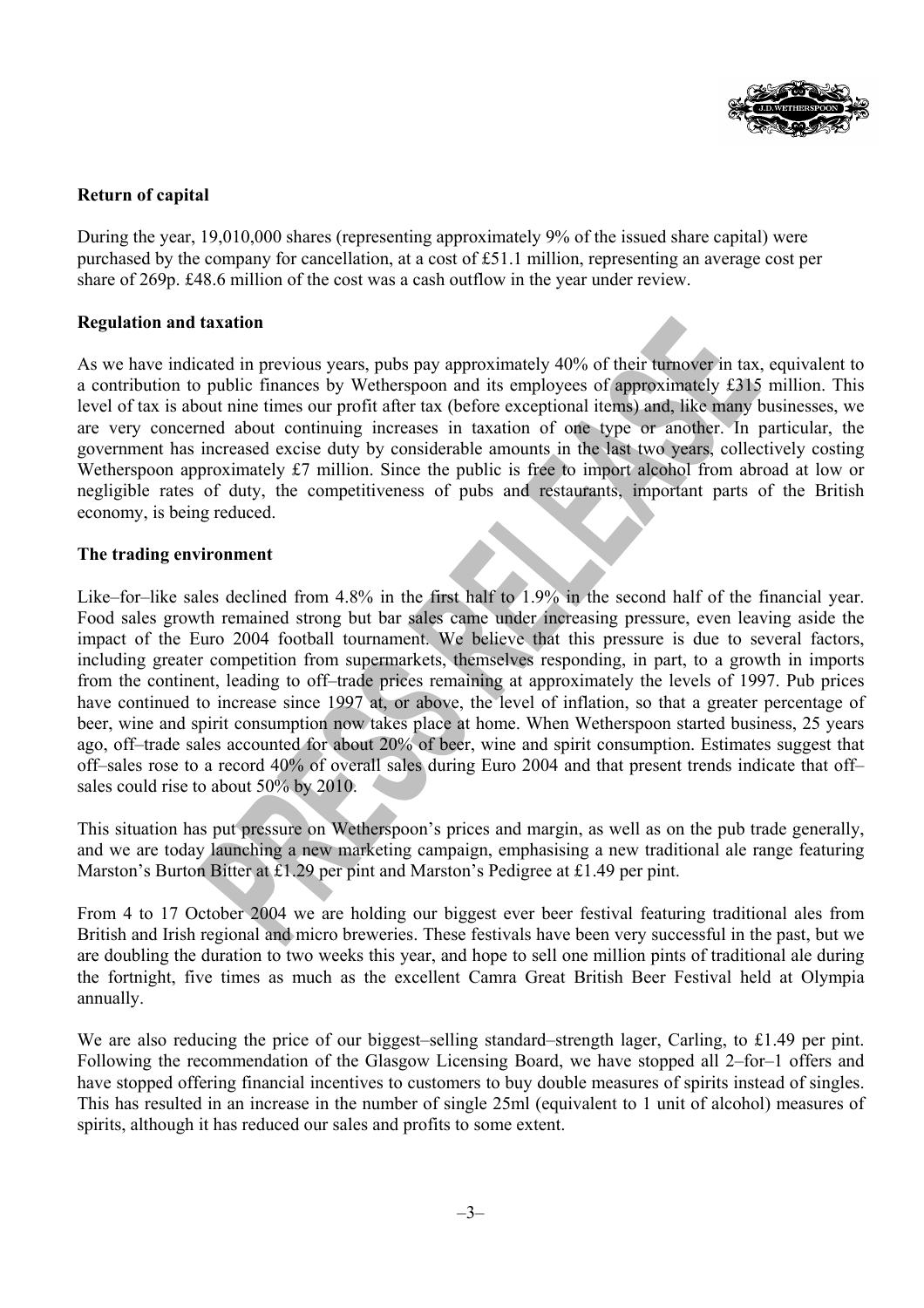

# **Binge drinking**

There has been a lot of media attention over the issue of binge drinking and there can be no doubt that attitudes to drinking need to change in some sections of society, as has successfully been achieved in the area of drink driving. However, it is doubtful whether binge drinking is a new phenomenon or uniquely applicable to young people or pubs. Approximately forty per cent of our sales now relate to food and soft drinks, a percentage which is increasing. We believe that our strong training ethos, recently winning the British Institute of Innkeeping Supreme Training Award for the second year in a row, combined with an average of six managers per pub, helps to create a safe and controlled environment. In addition, our non– music policy and relatively low pricing attract an older clientele, as well as young people, creating a more convivial atmosphere for the consumption of alcohol. The introduction of family areas in our pubs, so that families can dine until the early evening, has also contributed to a better pub environment.

We do not believe that competitive prices in our pubs lead to lower standards of behaviour. Companies like Wetherspoon and brewers such as Samuel Smith and Joseph Holt, as well as working men's clubs, have lower–than–average bar prices, but are not generally associated with rowdy behaviour in town centres on Friday and Saturday nights. We have tried to lead the way in areas such as the prohibition of 'selling–up', through the removal of financial incentives to do so, and have also been proactive in the marketing of food and soft drinks, alongside alcoholic products. In addition to our investment in management training, we participate actively, wherever we can, with bodies such as the police and local authorities, to improve matters in this difficult area.

## **Minimum pricing**

Several licensing authorities in Scotland and England, combined with the police and local publicans, are introducing minimum–pricing schemes in an effort to control anti–social behaviour. We believe that it would be better to introduce a broad range of measures, such as those relating to selling–up, training, making food available all day in pubs and so on. Minimum–pricing schemes for pubs will, in our opinion, dramatically improve the competitive position of supermarkets and will encourage people to drink at home and elsewhere, which is unlikely to result in an improvement in behaviour. It will also penalise those people on a low income, including senior citizens and students, who are important customer groups. The pub industry has been repeatedly investigated during 1960–1980s, culminating in the beer orders in the late 1980s forcing brewers to divest their pubs. Brewers were deemed to be operating a monopoly and pushing up the price of a pint, beyond the level of inflation, which was seen to be against the public interest. It would be ironic if efforts to bring down the price of a pint were reversed by individual licensing authorities, often following consultation with local publicans, imposing their own views on the prices which customers should pay. The likely long–term winners of price–fixing will be the supermarkets; this may result in more alcohol consumption in circumstances where there is less control and supervision.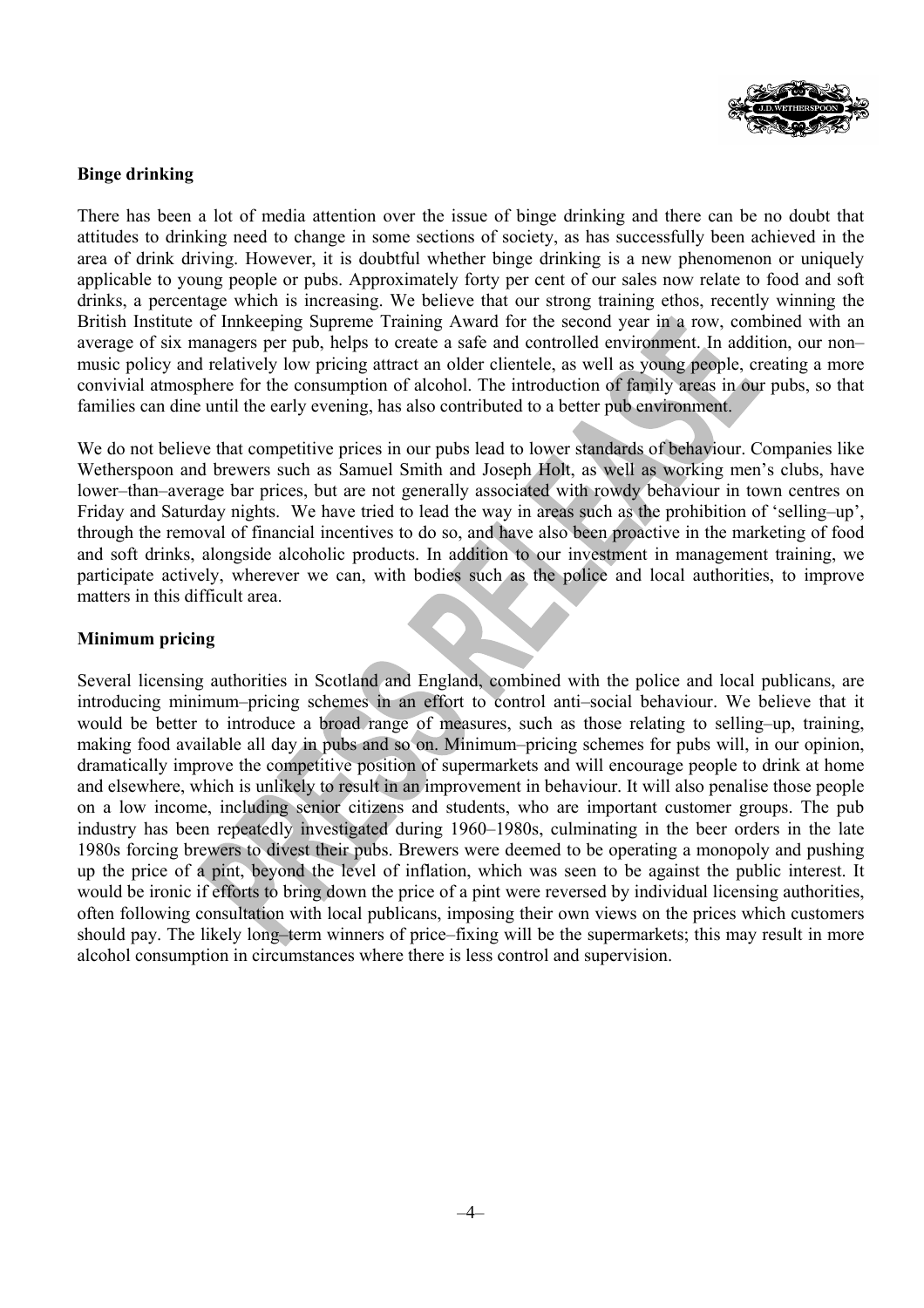

# **People**

I would like to thank, again, our employees, partners and suppliers for their dedicated work in creating another year of progress for the company.

## **Current trading and outlook**

Like–for–like sales in August were flat, and total company sales increased by 3%. Sales per pub in the last financial year recorded another increase to their highest level ever, although the rate of growth slowed over the summer months. Together with the initial impact of our competitive pricing initiatives and anticipated cost increases, this slowdown in sales will affect our profits – although it is certainly too early in the current financial year to predict the probable outcome.

Reflecting uncertainties in sales, the approach of licensing authorities and continued cost and taxation increases, we are reducing further the number of pubs we plan to open to about 15 in the current financial year, to maintain a cash flow surplus after all capital investment.

The competitive and political climate for pubs is challenging at the current time, but our track record over 25 years and our committed and experienced management team, combined with our strong cash flow give confidence for our future prospects.

**Tim Martin**  Chairman 3 September 2004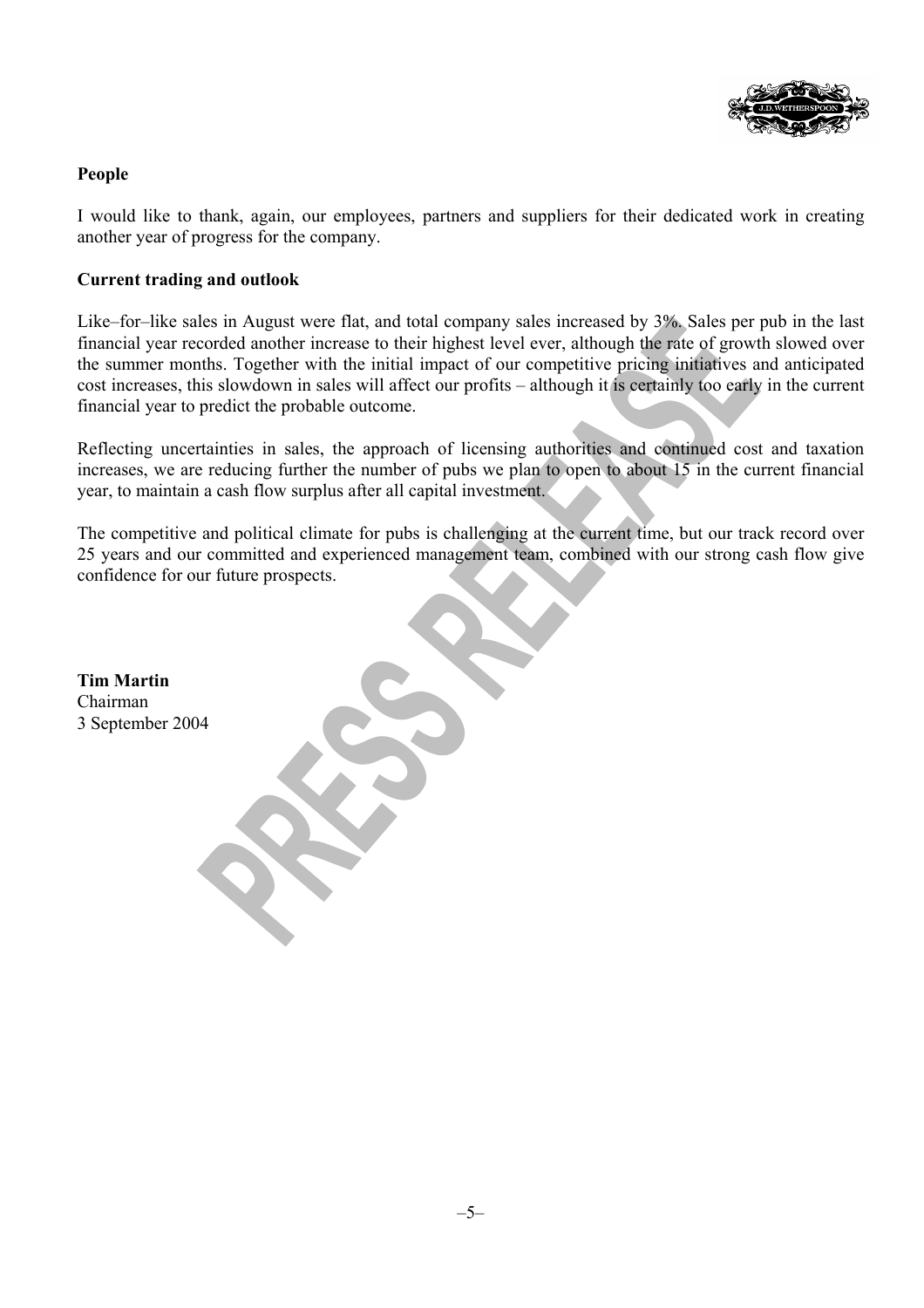

# **Profit and loss account**

*for the year ended 25 July 2004* 

|                                               | <b>Notes</b>   | <b>Before</b><br>exceptional<br>items<br>2004<br>£000 | <b>Exceptional</b><br>items<br>(note 3)<br>2004<br>£000 | After<br>exceptional<br><i>items</i><br>2004<br>£000 | <b>Before</b><br>exceptional<br>items<br>2003<br>£000 | After<br>exceptional<br>items<br>2003<br>£000 |
|-----------------------------------------------|----------------|-------------------------------------------------------|---------------------------------------------------------|------------------------------------------------------|-------------------------------------------------------|-----------------------------------------------|
| <b>Turnover</b>                               |                | 787,126                                               |                                                         | 787,126                                              | 730,913                                               | 730,913                                       |
| <b>Operating profit</b>                       | 2              | 77,628                                                |                                                         | 77,628                                               | 74,983                                                | 74,983                                        |
| Loss on disposal of tangible fixed assets     | 3              |                                                       | (7,758)                                                 | (7,758)                                              |                                                       | (3,688)                                       |
| Net interest payable                          | 4              | (23, 554)                                             |                                                         | (23, 554)                                            | (18, 844)                                             | (18, 844)                                     |
| Profit on ordinary activities before taxation |                | 54,074                                                | (7, 758)                                                | 46,316                                               | 56,139                                                | 52,451                                        |
| Tax on profit on ordinary activities          | 5.             | (18, 727)                                             | 1,685                                                   | (17, 042)                                            | (19, 744)                                             | (18, 407)                                     |
| Profit on ordinary activities after taxation  |                | 35,347                                                | (6,073)                                                 | 29,274                                               | 36,395                                                | 34,044                                        |
| Dividends                                     | 6              | (7, 331)                                              |                                                         | (7, 331)                                             | (7, 434)                                              | (7, 434)                                      |
| Retained profit for the year                  |                | 28,016                                                | (6,073)                                                 | 21,943                                               | 28,961                                                | 26,610                                        |
| Earnings per ordinary share                   | 7              | 17.7p                                                 |                                                         | 14.6p                                                | 17.0 <sub>p</sub>                                     | 15.9p                                         |
| Diluted earnings per ordinary share           | 7 <sup>7</sup> | 17.6p                                                 |                                                         | 14.6 <sub>p</sub>                                    | 16.9 <sub>p</sub>                                     | 15.9p                                         |

All activities relate to continuing operations.

The company has no recognised gains and losses, other than the profit above: therefore, no separate statement of recognised gains and losses has been presented.

# **Note of historical cost profits**

|                                                                                                                             | 2004<br>£000 | 2003<br>£000 |
|-----------------------------------------------------------------------------------------------------------------------------|--------------|--------------|
|                                                                                                                             |              |              |
| Reported profit on ordinary activities before taxation<br>Difference between historical cost depreciation charge and actual | 46,316       | 52,451       |
| depreciation charge for the year, calculated on the revalued amount                                                         | 574          | 606          |
| Realisation of property (deficits)/surplus of previous years                                                                | (1,252)      | 341          |
| Historical cost profit on ordinary activities before taxation                                                               | 45,638       | 53,398       |
| Historical cost profit for the year retained after taxation and dividends                                                   | 21,265       | 27,557       |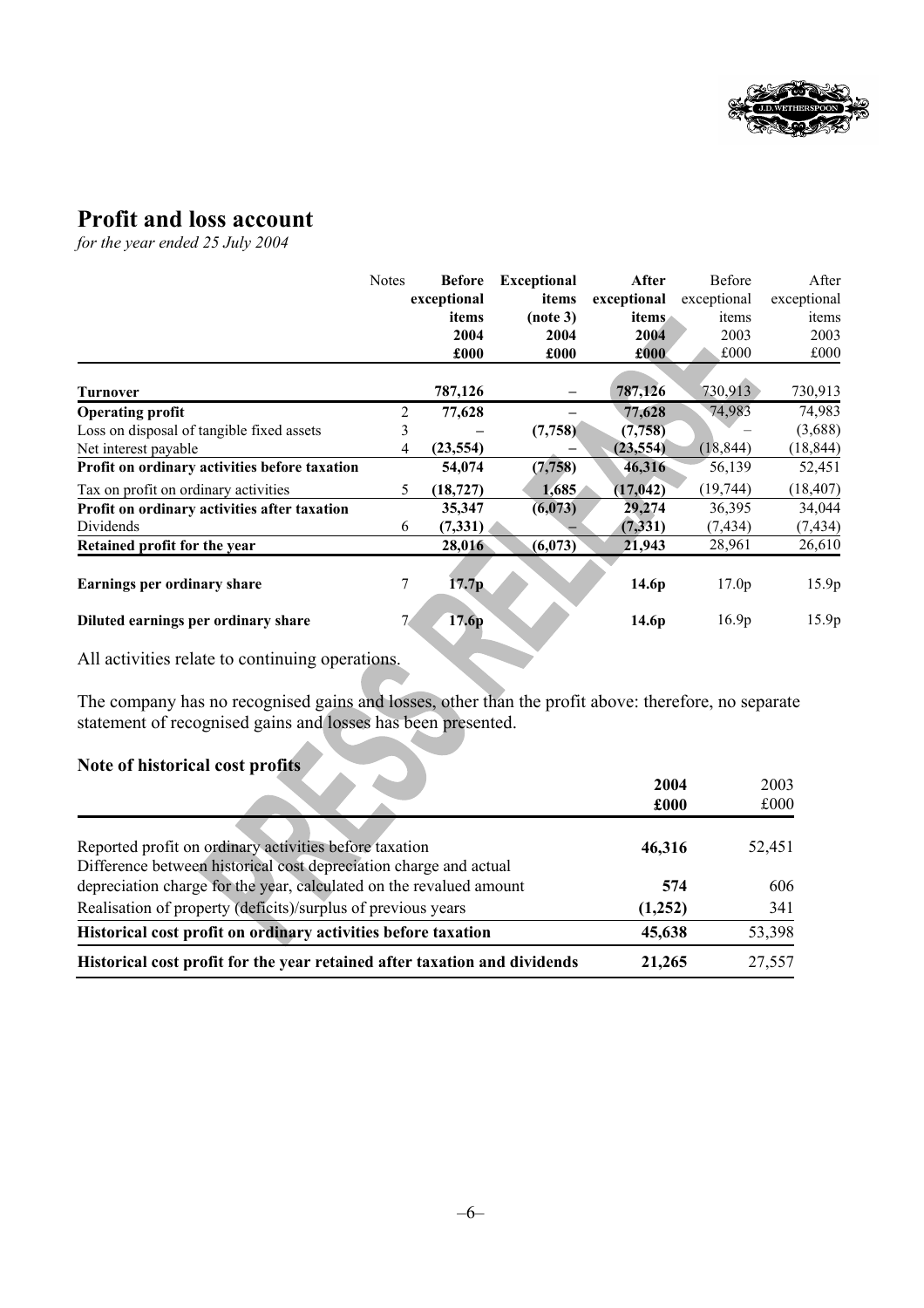

# **Cash flow statement**

*for the year ended 25 July 2004* 

|                                                                                    | <b>Notes</b>     | 2004      | 2004      | 2003      | 2003      |
|------------------------------------------------------------------------------------|------------------|-----------|-----------|-----------|-----------|
|                                                                                    |                  | £000      | £000      | £000      | £000      |
| Net cash inflow from operating activities                                          | 8                | 128,874   | 128,874   | 130,565   | 130,565   |
| Returns on investments and servicing of finance                                    |                  |           |           |           |           |
| Interest received                                                                  |                  | 20        | 20        | 109       | 109       |
| Interest paid                                                                      |                  | (19, 329) | (19, 329) | (21,251)  | (21, 251) |
| Refinancing costs paid                                                             |                  | (1,325)   |           |           |           |
| Net cash outflow from returns on investment                                        |                  |           |           |           |           |
| and servicing of finance                                                           |                  | (20, 634) |           | (21, 142) |           |
|                                                                                    |                  |           |           |           |           |
| <b>Taxation</b>                                                                    |                  |           |           |           |           |
| Corporation tax paid                                                               |                  | (13, 942) | (13, 942) | (10, 277) | (10,277)  |
|                                                                                    |                  |           |           |           |           |
| Capital expenditure and financial investment                                       |                  |           |           |           |           |
| Purchase of tangible fixed assets for existing pubs                                |                  | (20, 590) | (20, 590) | (15,896)  | (15,896)  |
| Proceeds of sale of tangible fixed assets<br>Purchase of own shares for ESOP trust |                  | 7,891     |           | 10,732    |           |
|                                                                                    |                  |           |           | (153)     |           |
| Purchase of own shares for Employee Share<br>Incentive Plan                        |                  |           |           |           |           |
|                                                                                    |                  | (1,556)   |           |           |           |
| Investment in new pubs and pub extensions                                          |                  | (54, 056) |           | (77, 275) |           |
| Net cash outflow from capital expenditure and<br>financial investment              |                  | (68,311)  |           | (82, 592) |           |
|                                                                                    |                  |           |           |           |           |
| <b>Equity dividends paid</b>                                                       |                  | (7, 322)  |           | (5, 438)  |           |
| Net cash inflow before financing                                                   |                  | 18,665    |           | 11,116    |           |
| Financing                                                                          |                  |           |           |           |           |
| Issue of ordinary shares                                                           |                  | 1,219     |           | 233       |           |
| Purchase of own shares                                                             |                  | (48, 583) |           | (17,369)  |           |
| Repayment of bank loans                                                            |                  | (25,000)  |           | (25,000)  |           |
| Advances under bank loans                                                          |                  | 47,928    |           | 32,527    |           |
| Advances under US senior loan notes                                                |                  | 271       |           | 44        |           |
| Net cash(outflow) from financing                                                   |                  | (24, 165) |           | (9, 565)  |           |
| (Decrease)/increase in cash                                                        | 9                | (5,500)   |           | 1,551     |           |
| Free cash flow                                                                     | $\boldsymbol{7}$ |           | 75,033    |           | 83,250    |
| Cash flow per ordinary share                                                       | $\tau$           |           | 37.5p     |           | 38.8p     |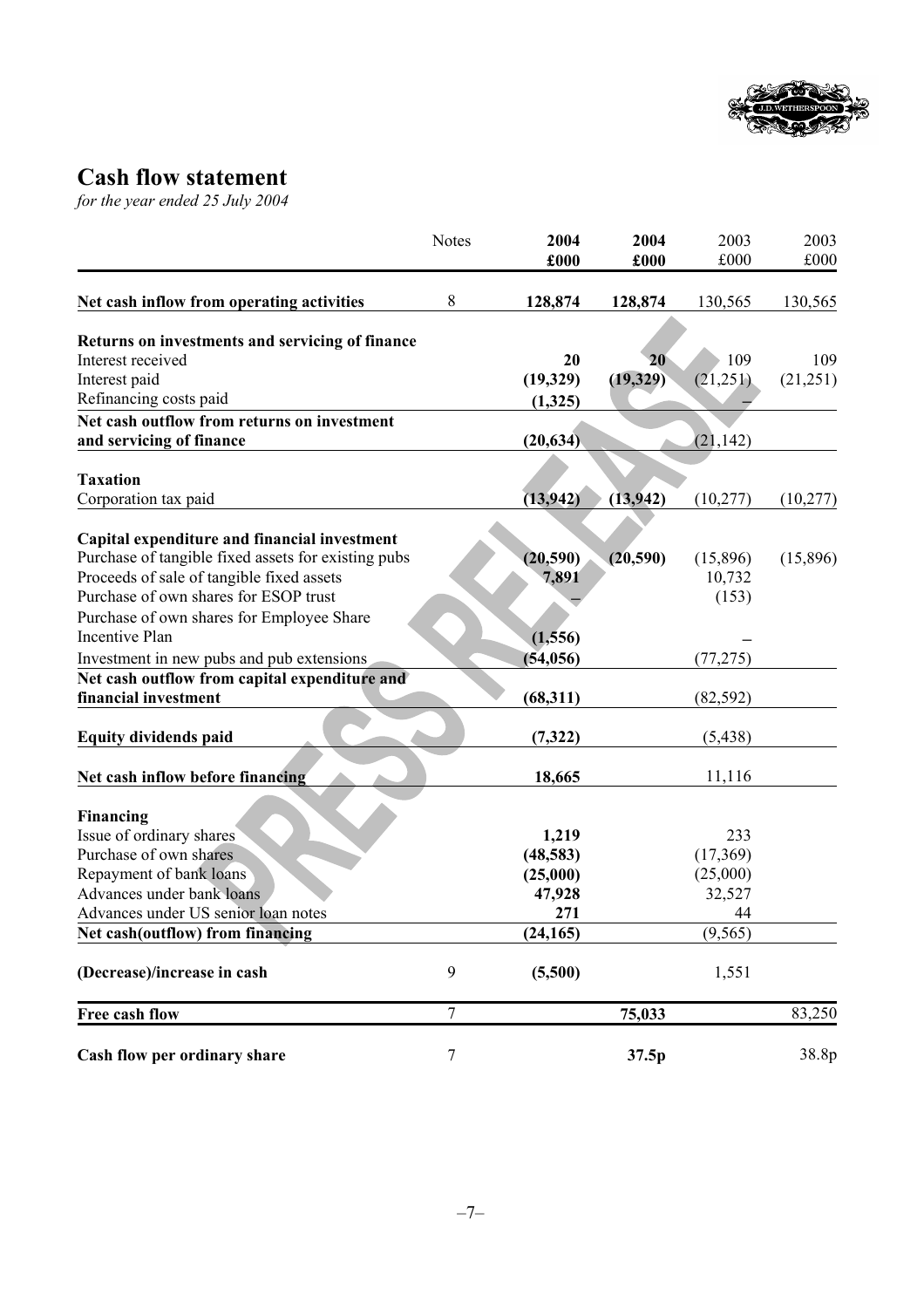

# **Balance sheet**

*at 25 July 2004*

|                                              | <b>Notes</b> | 2004<br>£000 | 2003<br>£000<br>Restated |
|----------------------------------------------|--------------|--------------|--------------------------|
| <b>Fixed assets</b>                          |              |              |                          |
| Tangible assets                              | 11           | 783,574      | 773,823                  |
|                                              |              |              |                          |
| <b>Current assets</b>                        |              |              |                          |
| <b>Stocks</b>                                |              | 12,009       | 10,752                   |
| Assets held for resale                       |              | 1,933        |                          |
| Debtors due after more than one year         | 12           | 9,005        | 8,448                    |
| Debtors due within one year                  | 12           | 11,897       | 12,655                   |
| Cash                                         |              | 9,660        | 15,160                   |
|                                              |              | 44,504       | 47,015                   |
| Creditors due within one year                | 13           | (150, 368)   | (140, 150)               |
| <b>Net current liabilities</b>               |              | (105, 864)   | (93, 135)                |
| <b>Total assets less current liabilities</b> |              | 677,710      | 680,688                  |
| Creditors due after more than one year       | 14           | (322, 512)   | (299, 942)               |
| Provisions for liabilities and charges       | 15           | (66, 244)    | (62, 419)                |
| <b>Total net assets</b>                      |              | 288,954      | 318,327                  |
| <b>Capital and reserves</b>                  |              |              |                          |
| Called up share capital                      |              | 3,783        | 4,149                    |
| Share premium account                        |              | 128,340      | 126,739                  |
| Capital redemption reserve                   |              | 545          | 165                      |
| <b>Revaluation reserve</b>                   |              | 23,117       | 22,439                   |
| Profit and loss account                      |              | 133,169      | 164,835                  |
| <b>Equity shareholders' funds</b>            | 16           | 288,954      | 318,327                  |
|                                              |              |              |                          |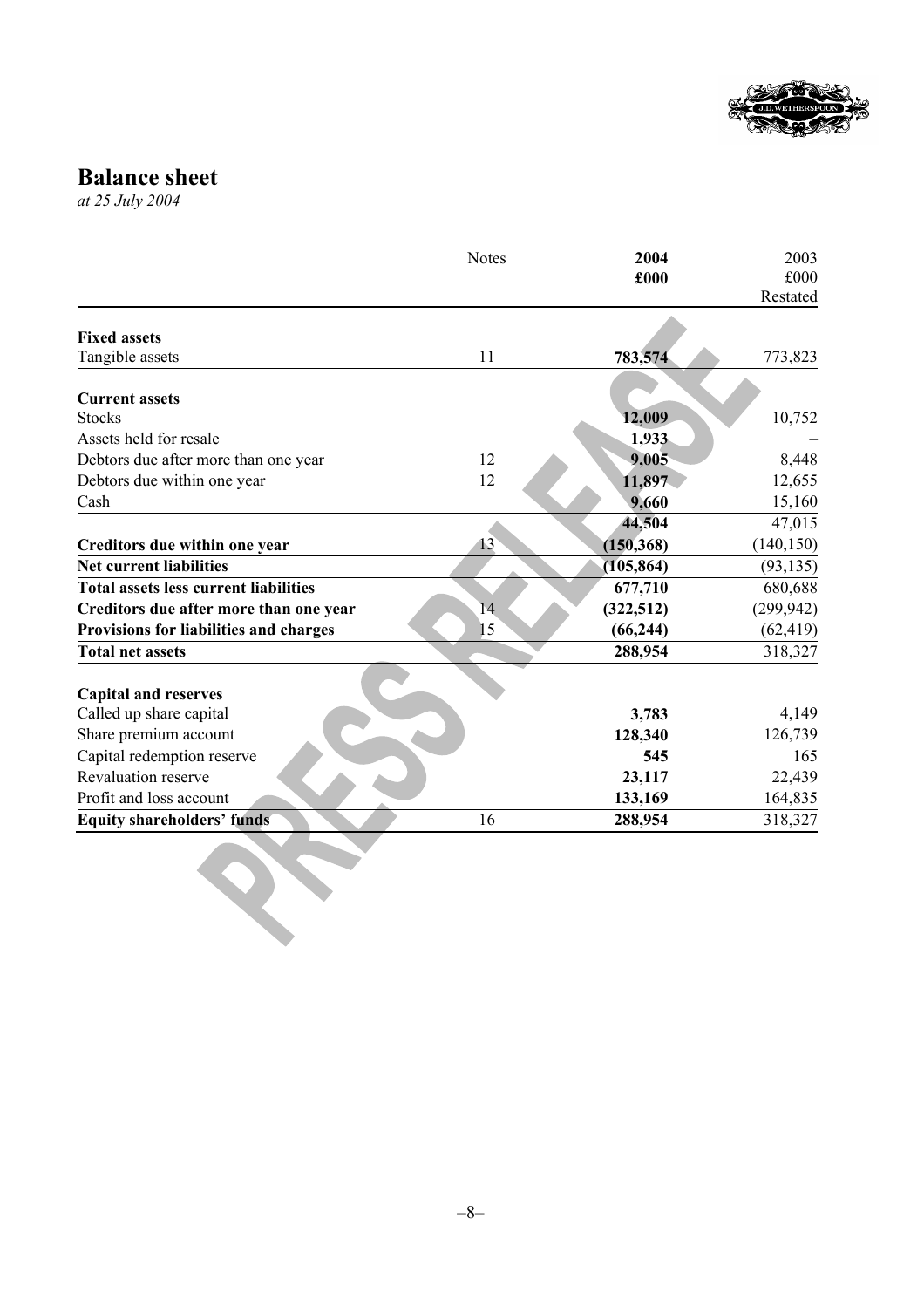

### **Notes**

**1** These preliminary statements do not constitute statutory accounts within the meaning of Section 240 of the Companies Act 1985. They have, however, been extracted from the statutory accounts for the periods ending 25 July 2004 and 27 July 2003 on which unqualified reports were made by the company's auditors.

 The Urgent Issues Task Force abstracts 17 (Employee share schemes) – as amended and 38 (Accounting for ESOP) trusts) have been adopted in the current year. This has resulted in shares held by the Trust being reclassified as a reduction in shareholders funds, rather than within current asset investments. The net results in respect of the current and prior periods are unchanged but reserves have reduced by £301,000 in respect of prior years.

The 2003 statutory accounts have been filed with the Registrar of Companies. The 2004 statutory accounts will be sent to shareholders in October 2004 and will be filed with the Registrar of Companies following their adoption at the forthcoming Annual General Meeting.

Comparative amounts are restated where necessary to conform to current presentation.

| $\mu$ is that $\lambda$ six of continuing operations |            |            |
|------------------------------------------------------|------------|------------|
|                                                      | 2004       | 2003       |
|                                                      | £000       | £000       |
|                                                      |            |            |
| Turnover                                             | 787,126    | 730,913    |
| Cost of sales                                        | (672, 332) | (621, 894) |
| Gross profit                                         | 114,794    | 109,019    |
| Administrative expenses                              | (37, 166)  | (34, 036)  |
| <b>Operating profit</b>                              | 77,628     | 74,983     |

**2 Analysis of continuing operations** 

Cost of sales includes distribution costs and all pub operating costs.

# **3 Exceptional items**

|                                                 | 2004<br>£000 | 2003<br>£000 |
|-------------------------------------------------|--------------|--------------|
|                                                 |              |              |
| Non-operating items:                            |              |              |
| Net loss on disposal of trading properties      | 6,159        | 2,732        |
| Provision against future disposal of properties | 1,249        | 956          |
| Net loss on disposal of non-trading properties  | 350          |              |
|                                                 | 7,758        | 3,688        |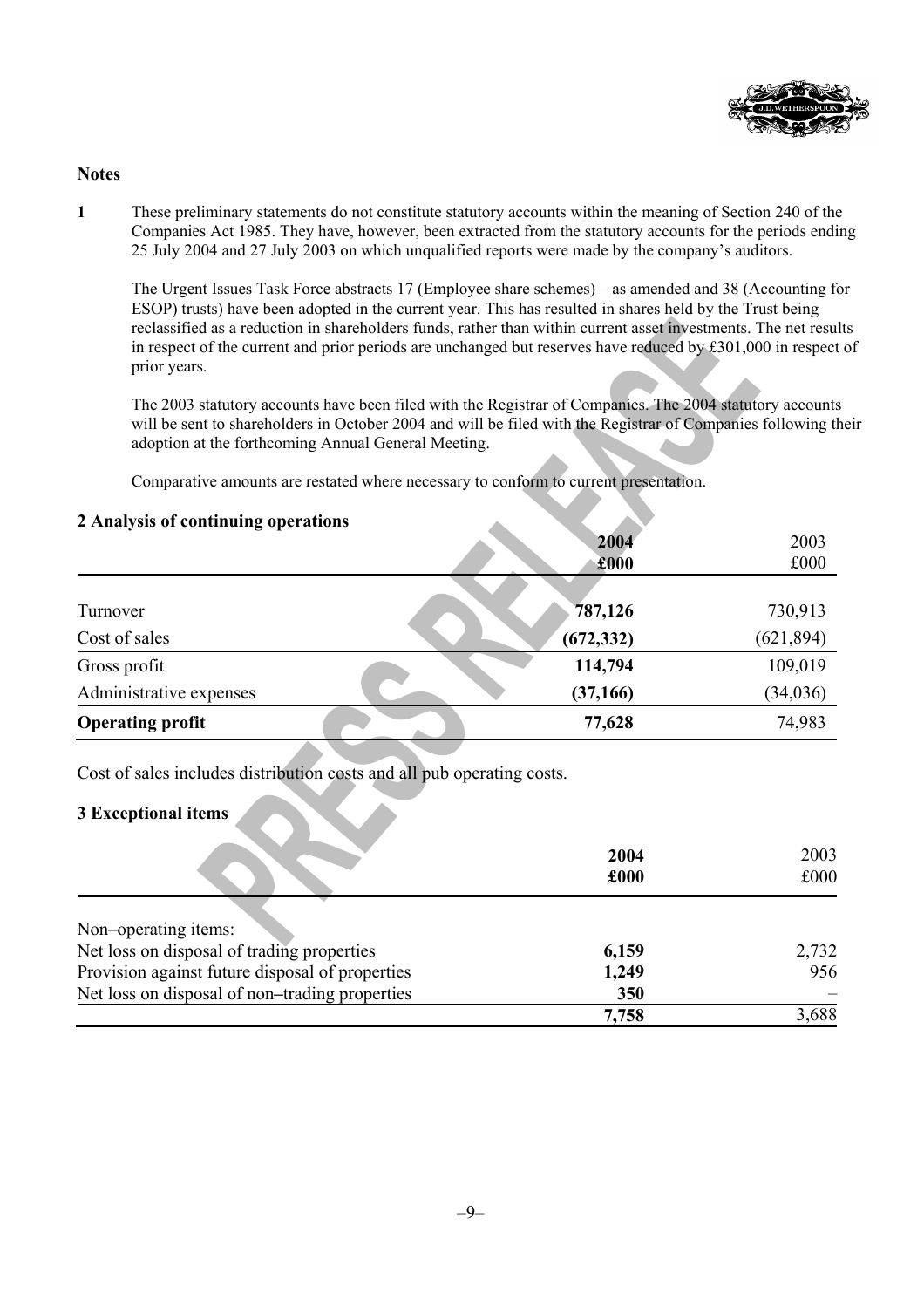

# **4 Net interest payable**

|                                                        |         | 2004   |          | 2003    |
|--------------------------------------------------------|---------|--------|----------|---------|
|                                                        |         | £000   |          | £000    |
| Interest payable on bank loans and overdraft           |         | 17,629 |          | 16,429  |
| Interest payable on US senior loan notes               |         | 4,915  |          | 4,850   |
| Refinancing costs                                      |         | 1,602  |          | 329     |
| Less:                                                  |         |        |          |         |
| Interest capitalised                                   |         |        |          | (1,954) |
| Interest receivable                                    |         | (592)  |          | (810)   |
| Charge to profit and loss account                      |         | 23,554 |          | 18,844  |
| <b>5 Taxation</b>                                      |         |        |          |         |
| Analysis of current period tax charge<br>a)            |         |        |          |         |
|                                                        |         |        |          |         |
| <b>Current tax</b>                                     | 2004    | 2004   | 2003     | 2003    |
|                                                        | £000    | £000   | £000     | £000    |
| UK Corporation tax on profits before exceptional items | 13,165  |        | 13,317   |         |
| Current tax on exceptional items                       | 52      |        | 70       |         |
| <b>Total current tax</b>                               |         | 13,217 |          | 13,387  |
|                                                        |         |        |          |         |
| Deferred tax                                           |         |        |          |         |
| Origination and reversal of timing differences         | 5,562   |        | 6,427    |         |
| Movement arising from disposals (exceptional items)    | (1,737) |        | (1, 407) |         |
| <b>Total deferred tax</b>                              |         | 3,825  |          | 5,020   |
|                                                        |         |        |          |         |
| <b>Total tax charge</b>                                |         | 17,042 |          | 18,407  |

# **b) Factors affecting current period tax charge**

The current year tax charge for the year is less than the statutory rate of corporation tax in the UK of 30%. The reasons for this difference are explained below: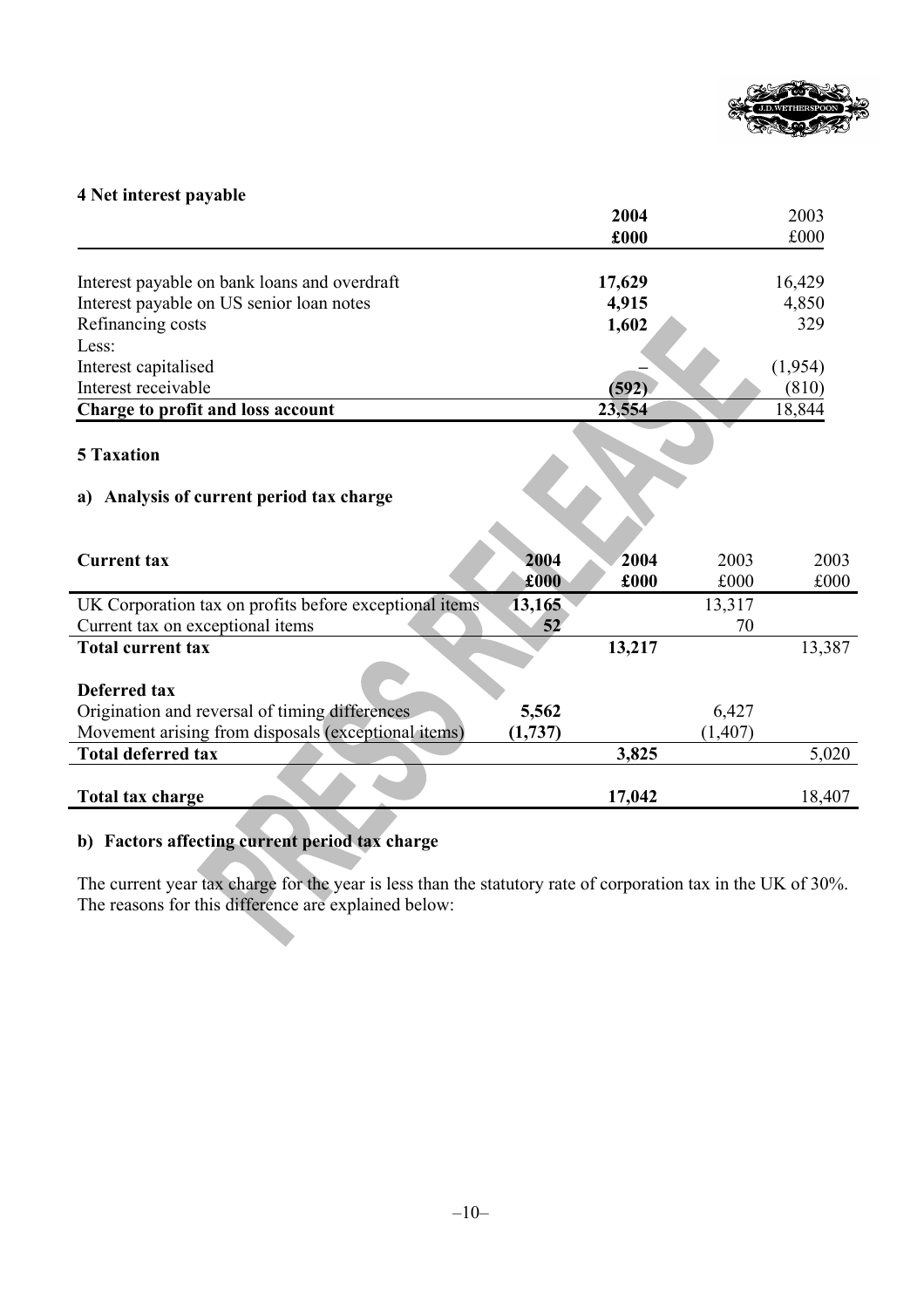

|                                                            | 2004    | 2004             | 2003    | 2003 |
|------------------------------------------------------------|---------|------------------|---------|------|
|                                                            | £000    | $\frac{6}{9}$    | £000    | $\%$ |
|                                                            |         |                  |         |      |
| Profit on ordinary activities before tax                   | 46,316  |                  | 52,451  |      |
|                                                            |         |                  |         |      |
| Current tax on profit on ordinary activities calculated at |         |                  |         |      |
| the standard rate of corporation tax in the UK of 30%      | 13,895  | 30               | 15,735  | 30   |
| Accelerated capital allowances                             | (4,820) | (10)             | (5,884) | (11) |
| Capitalised interest allowable for tax purposes            |         |                  | (472)   | (1)  |
| Movement in other short-term timing differences            | (467)   | (1)              |         |      |
| Disposals                                                  | 1,953   | 4                | 1,107   |      |
| Other allowable deductions                                 | (371)   | $\left(1\right)$ | (182)   |      |
| Expenses not deductible for tax purposes                   | 3,027   |                  | 3,083   | 6    |
| Current tax charge for period                              | 13,217  | 29               | 13,387  | 26   |

## **c) Factors which may affect future tax charges**

Current levels of investment ensure that capital allowance claims exceed depreciation; while this will continue, the company would expect the excess of capital allowances over depreciation to diminish over time.

No provision has been made for deferred tax on gains recognised on revaluing properties to their market value. Such tax would become payable only if the properties were sold without it being possible to claim roll–over relief. The total amount unprovided for is approximately £6.9 million. At present, it is not envisaged that any tax will become payable in respect of such properties in the foreseeable future.

### **6 Dividends**

|                                                   | 2004  | 2003  |
|---------------------------------------------------|-------|-------|
|                                                   | £000  | £000  |
|                                                   |       |       |
| Interim paid of 1.33p per share $(2003: 1.21p)$   | 2,488 | 2,600 |
| Final proposed of 2.56p per share $(2003: 2.33p)$ | 4,843 | 4,834 |
|                                                   | 7,331 | 7.434 |

## **7 Earnings and cash flow per share**

The calculation of basic earnings per share is based on profits on ordinary activities after taxation and exceptional items of £29,274,000 (2003: £34,044,000) and on 200,067,030 (2003: 214,312,883) ordinary shares, being the weighted average number of ordinary shares in issue and ranking for dividend during the period.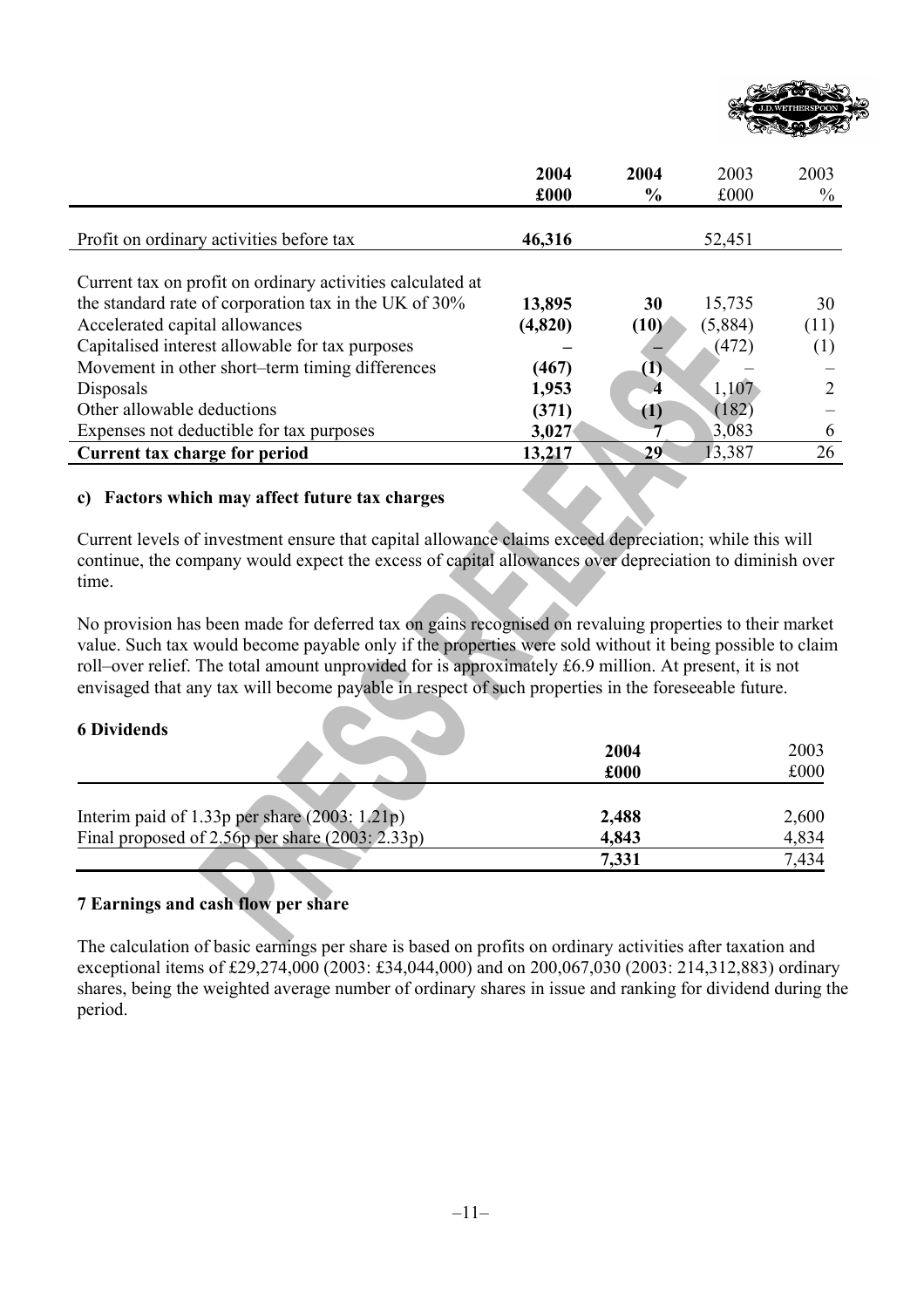

|                                       |                 |          | <b>Earnings</b> | Earnings  |
|---------------------------------------|-----------------|----------|-----------------|-----------|
|                                       | <b>Earnings</b> | Earnings | per share       | per share |
|                                       | £000            | £000     | (p)             | (p)       |
|                                       | 2004            | 2003     | 2004            | 2003      |
|                                       |                 |          |                 |           |
| Earnings and basic earnings per share | 29,274          | 34,044   | 14.6            | 15.9      |
| Exceptional costs, net of tax         | 6,073           | 2,351    | 3.1             | 1.1       |
| Earnings and earnings per share       |                 |          |                 |           |
| before exceptional items              | 35,347          | 36,395   | 17.7            | 17.0      |

Earnings per share before exceptional items is calculated as follows:

Diluted earnings per share has been calculated in accordance with FRS14 and is after allowing for the dilutive effect of the conversion into ordinary shares of the weighted average number of options outstanding during the period. The number of shares used for the diluted calculation is 200,636,714 (2003: 214,725,340).

The calculation of free cash flow per share is based on the net cash generated by business activities and available for investment in new pub developments and extensions to existing pubs, after funding all interest payments, tax and all other reinvestment in pubs open at the start of the period ('free cash flow'). It is calculated before taking account of proceeds from property disposals, inflows and outflows of financing from outside sources, purchase of own shares and dividend payments and is based on the same number of shares in issue as that for the calculation of basic earnings per share. Prior to 27 July 2003, interest on new pub developments was capitalised and was excluded from free cash flow; the comparative figures have been amended to reflect the revised definition above.

## **8 Net cash inflow from operating activities**

|                                           | 2004    | 2003    |
|-------------------------------------------|---------|---------|
|                                           | £000    | £000    |
|                                           |         |         |
| Operating profit                          | 77,628  | 74,983  |
| Profit on disposal of fixed assets        |         |         |
| Depreciation of tangible fixed assets     | 43,948  | 43,209  |
| Employee Share Incentive Plan charge      | 149     |         |
| Change in stocks                          | (1,257) | (1,007) |
| Change in debtors                         | (37)    | (1,238) |
| Change in creditors                       | 8,443   | 14,618  |
| Net cash inflow from operating activities | 128,874 | 130,565 |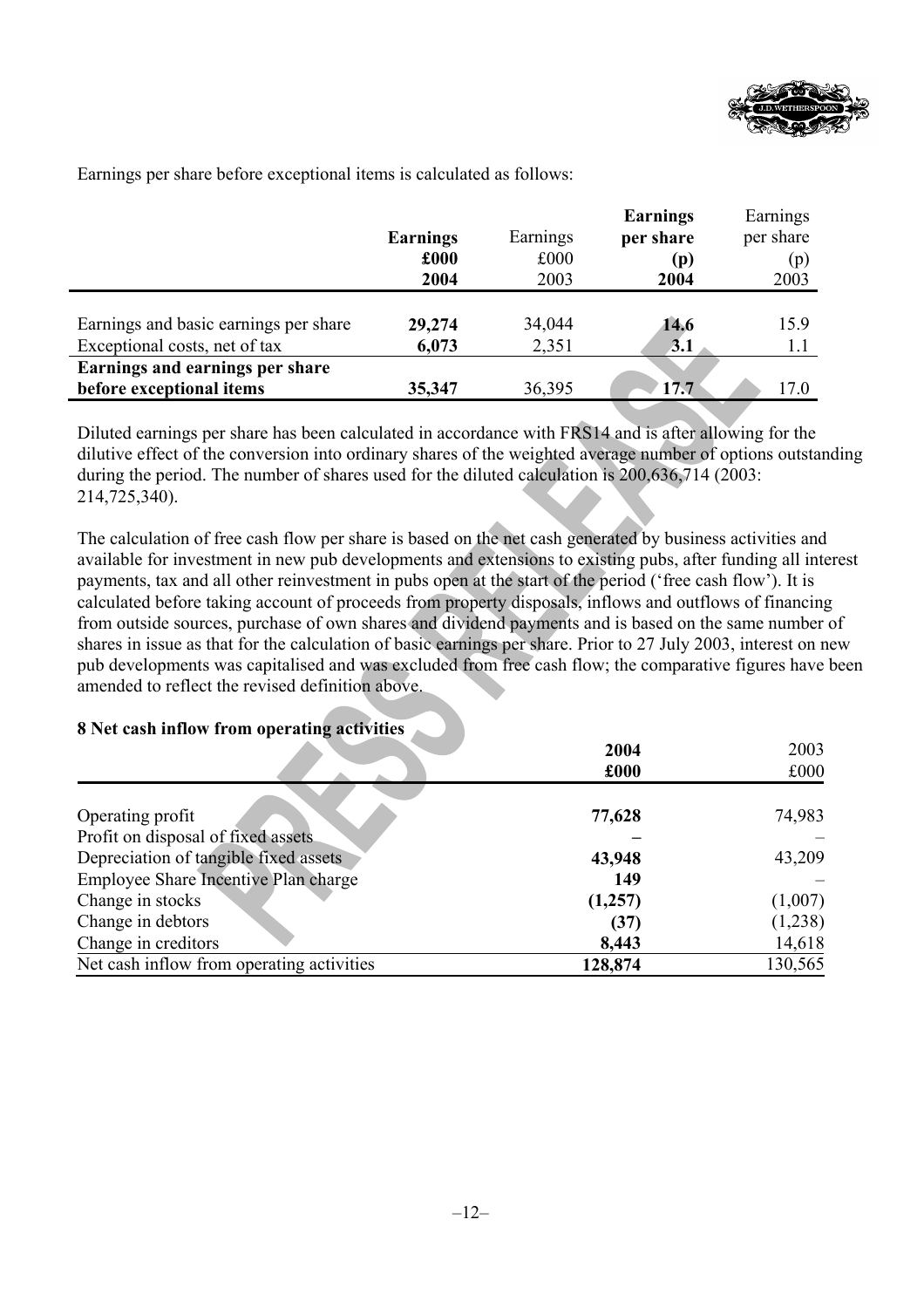

# **9 Reconciliation of net cash flow to movement in net debt**

|                                             |            |           | 2004<br>£000         | 2003<br>£000 |
|---------------------------------------------|------------|-----------|----------------------|--------------|
|                                             |            |           |                      |              |
| Decrease in cash in the year                |            |           | (5,500)              | 1,551        |
| Cash inflow from increase in debt financing |            |           | (23, 199)            | (7,571)      |
| Movement in net debt during the period      |            |           | (28, 699)            | (6,020)      |
| Opening net debt                            |            |           | (308, 860)           | (302, 840)   |
| Closing net debt                            |            |           | (337, 559)           | (308, 860)   |
| 10 Analysis of net debt                     |            |           |                      |              |
|                                             | 2003       | Cash flow | Non-cash<br>movement | 2004         |
|                                             | £000       | £000      | £000                 | £000         |
|                                             |            |           |                      |              |
| Cash at bank and in hand                    | 15,160     | (5,500)   |                      | 9,660        |
| Debt due within one year                    | (24, 799)  | 24,799    | (25,000)             | (25,000)     |
| Debt due after one year                     | (299, 221) | (47,998)  | 25,000               | (322, 219)   |
| Net debt                                    | (308, 860) | (28, 699) |                      | (337, 559)   |
|                                             |            |           |                      |              |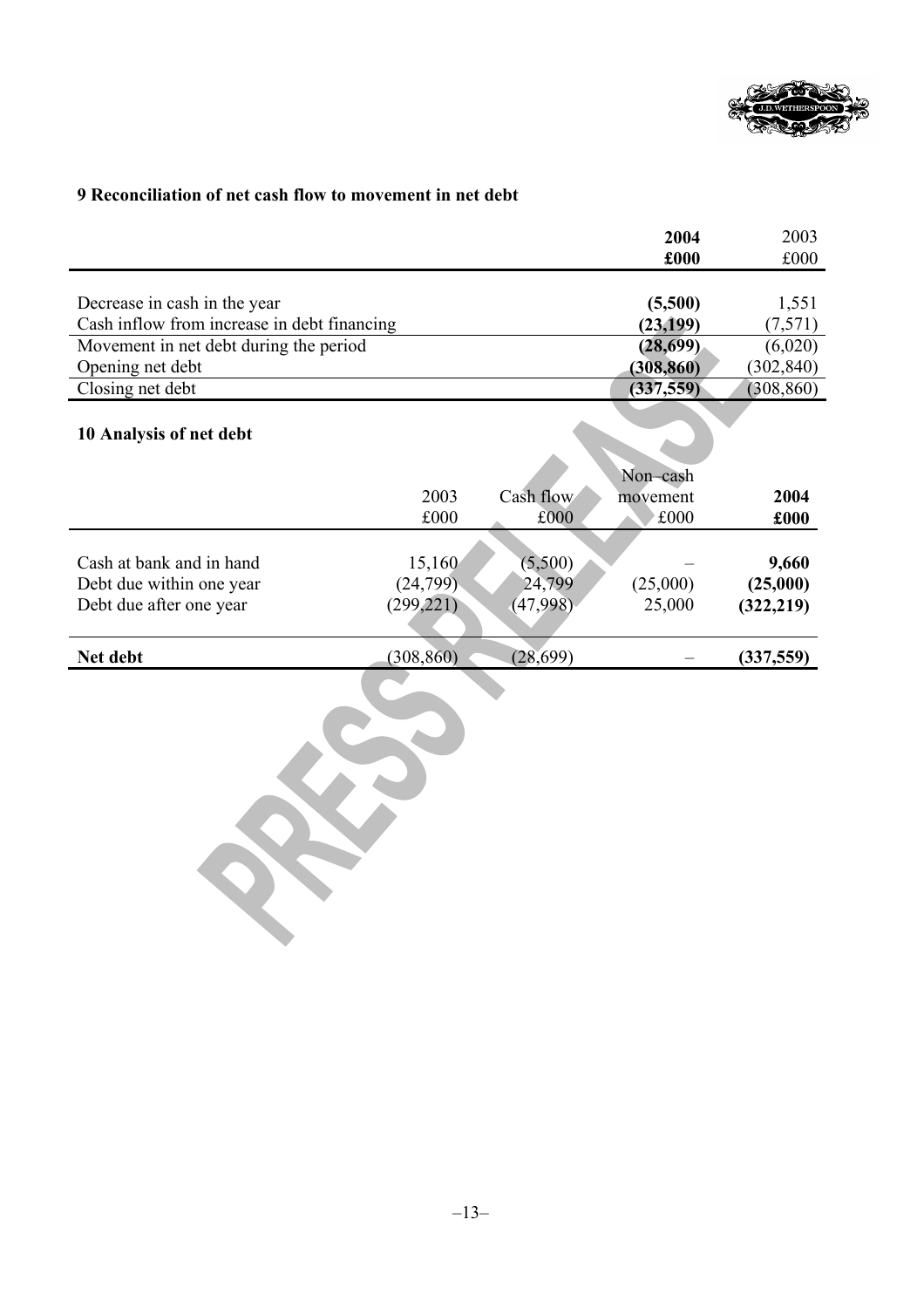

# **11 Tangible fixed assets**

|                                               | Freehold  |           |              |             |           |
|-----------------------------------------------|-----------|-----------|--------------|-------------|-----------|
|                                               | and long  | Short     | Equipment,   | Expenditure | Total     |
|                                               | leasehold | leasehold | fixtures and | on unopened |           |
|                                               | property  | property  | fittings     | properties  |           |
|                                               | £000      | £000      | £000         | £000        | £000      |
| <b>Cost or valuation</b>                      |           |           |              |             |           |
| At 27 July 2003                               | 397,236   | 311,810   | 208,636      | 25,507      | 943,189   |
| Reclassification                              | 8,980     | 3,210     |              | (12, 190)   |           |
| <b>Additions</b>                              | 21,013    | 21,983    | 22,419       | 8,128       | 73,543    |
| Transfer to assets held for                   |           | (1,765)   | (178)        | (1,683)     | (3,626)   |
| resale                                        |           |           |              |             |           |
| Disposals                                     | (11, 895) | (4,112)   | (5,402)      | (1,769)     | (23, 178) |
| At 25 July 2004                               | 415,334   | 331,126   | 225,475      | 17,993      | 989,928   |
| Depreciation                                  |           |           |              |             |           |
| At 27 July 2003                               | 19,912    | 41,503    | 107,495      | 456         | 169,366   |
| Charge for the year                           | 7,164     | 8,533     | 28,251       |             | 43,948    |
| Transfer to assets held for                   |           | (945)     | (66)         |             | (1,011)   |
| resale                                        |           |           |              |             |           |
| Disposals                                     | (936)     | (1, 105)  | (3, 452)     | (456)       | (5,949)   |
| At 25 July 2004                               | 26,140    | 47,986    | 132,228      |             | 206,354   |
| Net book value                                |           |           |              |             |           |
| At 25 July 2004                               | 389,194   | 283,140   | 93,247       | 17,993      | 783,574   |
| At 27 July 2003                               | 377,324   | 270,307   | 101,141      | 25,051      | 773,823   |
|                                               |           |           |              |             |           |
| 12 Debtors                                    |           |           |              |             |           |
|                                               |           |           |              | 2004        | 2003      |
|                                               |           |           |              | £000        | £000      |
| Amounts falling due after more than one year: |           |           |              |             |           |
| Other debtors                                 |           |           |              | 9,005       | 8,448     |
|                                               |           |           |              |             |           |
| Amounts falling due within one year:          |           |           |              |             |           |
| Other debtors                                 |           |           |              | 4,801       | 3,860     |
| Prepayments                                   |           |           |              | 7,096       | 8,795     |
|                                               |           |           |              | 11,897      | 12,655    |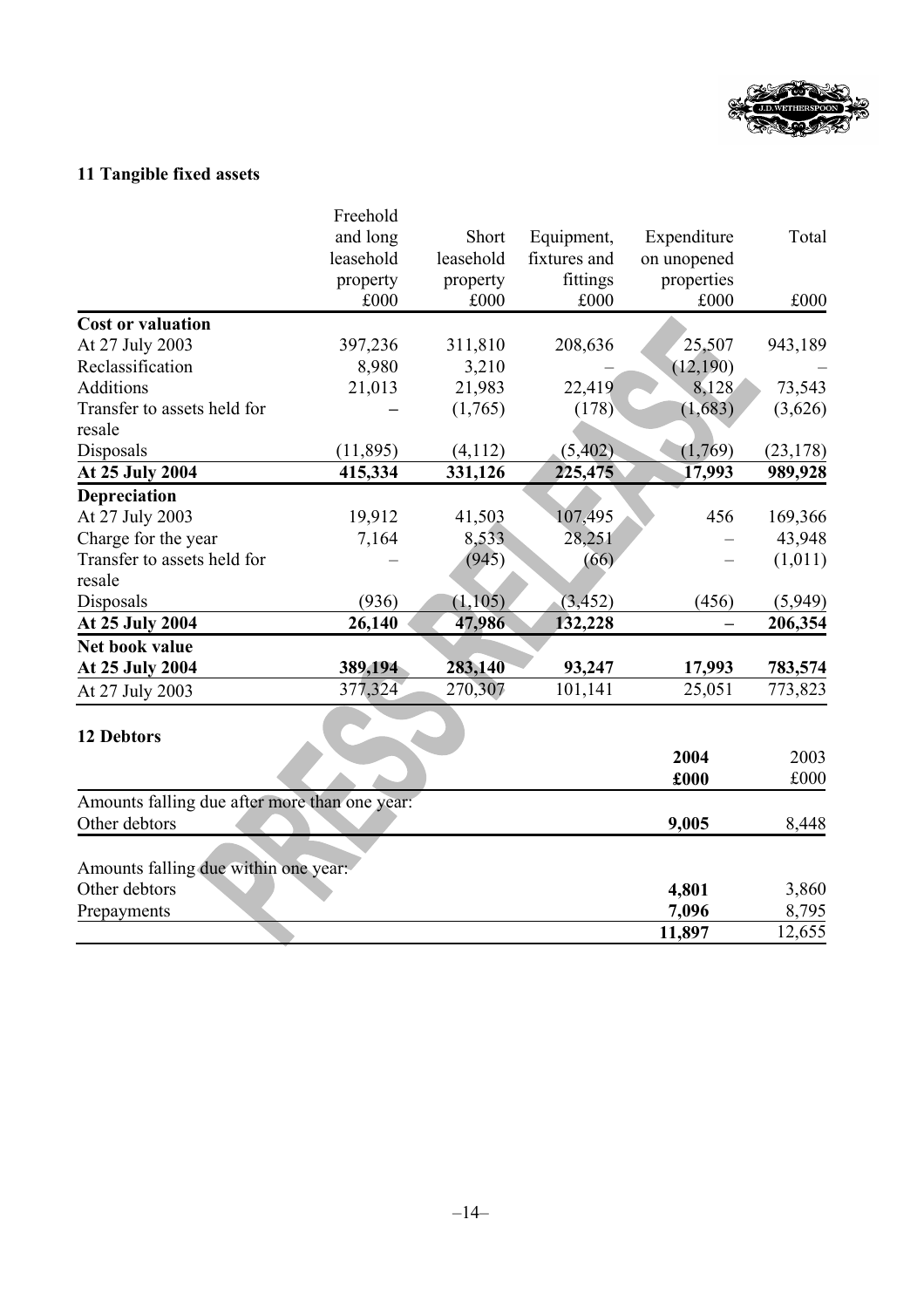

# **13 Creditors due within one year**

| £000<br><b>Bank</b> loans<br>25,000<br>24,799<br>Trade creditors<br>52,661<br>57,559<br>7,792<br>Corporation tax<br>7,067<br>Other tax and social security<br>21,888<br>22,616<br>Other creditors<br>3,989<br>3,875<br>Dividend payable<br>4,843<br>4,834<br>Accruals and deferred income<br>34,920<br>18,675<br>150,368<br>140,150<br>14 Creditors due after more than one year<br>2004<br>2003<br>£000<br>Bank loans repayable by instalments<br>212,274<br>235,228<br>US senior loan notes repayable in a single instalment in 2009<br>86,947<br>86,991<br>322,219<br>299,221<br>Other creditors<br>293<br>721<br>299,942<br>322,512<br>15 Provisions for liabilities and charges<br>2004<br>2003<br>£000<br>£000<br><b>Deferred tax</b><br>Accelerated capital allowances<br>57,509<br>54,151<br>Other timing differences<br>8,268<br>8,735<br>Full provision for deferred tax<br>66,244<br>62,419<br>Provision at start of year<br>62,419<br>57,399<br>Deferred tax charge in profit and loss account for year<br>3,825<br>5,020<br>Provision at end of year<br>66,244<br>62,419 | 2004 | 2003 |
|---------------------------------------------------------------------------------------------------------------------------------------------------------------------------------------------------------------------------------------------------------------------------------------------------------------------------------------------------------------------------------------------------------------------------------------------------------------------------------------------------------------------------------------------------------------------------------------------------------------------------------------------------------------------------------------------------------------------------------------------------------------------------------------------------------------------------------------------------------------------------------------------------------------------------------------------------------------------------------------------------------------------------------------------------------------------------------------|------|------|
|                                                                                                                                                                                                                                                                                                                                                                                                                                                                                                                                                                                                                                                                                                                                                                                                                                                                                                                                                                                                                                                                                       |      | £000 |
|                                                                                                                                                                                                                                                                                                                                                                                                                                                                                                                                                                                                                                                                                                                                                                                                                                                                                                                                                                                                                                                                                       |      |      |
|                                                                                                                                                                                                                                                                                                                                                                                                                                                                                                                                                                                                                                                                                                                                                                                                                                                                                                                                                                                                                                                                                       |      |      |
|                                                                                                                                                                                                                                                                                                                                                                                                                                                                                                                                                                                                                                                                                                                                                                                                                                                                                                                                                                                                                                                                                       |      |      |
|                                                                                                                                                                                                                                                                                                                                                                                                                                                                                                                                                                                                                                                                                                                                                                                                                                                                                                                                                                                                                                                                                       |      |      |
|                                                                                                                                                                                                                                                                                                                                                                                                                                                                                                                                                                                                                                                                                                                                                                                                                                                                                                                                                                                                                                                                                       |      |      |
|                                                                                                                                                                                                                                                                                                                                                                                                                                                                                                                                                                                                                                                                                                                                                                                                                                                                                                                                                                                                                                                                                       |      |      |
|                                                                                                                                                                                                                                                                                                                                                                                                                                                                                                                                                                                                                                                                                                                                                                                                                                                                                                                                                                                                                                                                                       |      |      |
|                                                                                                                                                                                                                                                                                                                                                                                                                                                                                                                                                                                                                                                                                                                                                                                                                                                                                                                                                                                                                                                                                       |      |      |
|                                                                                                                                                                                                                                                                                                                                                                                                                                                                                                                                                                                                                                                                                                                                                                                                                                                                                                                                                                                                                                                                                       |      |      |
|                                                                                                                                                                                                                                                                                                                                                                                                                                                                                                                                                                                                                                                                                                                                                                                                                                                                                                                                                                                                                                                                                       |      |      |
|                                                                                                                                                                                                                                                                                                                                                                                                                                                                                                                                                                                                                                                                                                                                                                                                                                                                                                                                                                                                                                                                                       |      |      |
|                                                                                                                                                                                                                                                                                                                                                                                                                                                                                                                                                                                                                                                                                                                                                                                                                                                                                                                                                                                                                                                                                       |      |      |
|                                                                                                                                                                                                                                                                                                                                                                                                                                                                                                                                                                                                                                                                                                                                                                                                                                                                                                                                                                                                                                                                                       |      | £000 |
|                                                                                                                                                                                                                                                                                                                                                                                                                                                                                                                                                                                                                                                                                                                                                                                                                                                                                                                                                                                                                                                                                       |      |      |
|                                                                                                                                                                                                                                                                                                                                                                                                                                                                                                                                                                                                                                                                                                                                                                                                                                                                                                                                                                                                                                                                                       |      |      |
|                                                                                                                                                                                                                                                                                                                                                                                                                                                                                                                                                                                                                                                                                                                                                                                                                                                                                                                                                                                                                                                                                       |      |      |
|                                                                                                                                                                                                                                                                                                                                                                                                                                                                                                                                                                                                                                                                                                                                                                                                                                                                                                                                                                                                                                                                                       |      |      |
|                                                                                                                                                                                                                                                                                                                                                                                                                                                                                                                                                                                                                                                                                                                                                                                                                                                                                                                                                                                                                                                                                       |      |      |
|                                                                                                                                                                                                                                                                                                                                                                                                                                                                                                                                                                                                                                                                                                                                                                                                                                                                                                                                                                                                                                                                                       |      |      |
|                                                                                                                                                                                                                                                                                                                                                                                                                                                                                                                                                                                                                                                                                                                                                                                                                                                                                                                                                                                                                                                                                       |      |      |
|                                                                                                                                                                                                                                                                                                                                                                                                                                                                                                                                                                                                                                                                                                                                                                                                                                                                                                                                                                                                                                                                                       |      |      |
|                                                                                                                                                                                                                                                                                                                                                                                                                                                                                                                                                                                                                                                                                                                                                                                                                                                                                                                                                                                                                                                                                       |      |      |
|                                                                                                                                                                                                                                                                                                                                                                                                                                                                                                                                                                                                                                                                                                                                                                                                                                                                                                                                                                                                                                                                                       |      |      |
|                                                                                                                                                                                                                                                                                                                                                                                                                                                                                                                                                                                                                                                                                                                                                                                                                                                                                                                                                                                                                                                                                       |      |      |
|                                                                                                                                                                                                                                                                                                                                                                                                                                                                                                                                                                                                                                                                                                                                                                                                                                                                                                                                                                                                                                                                                       |      |      |
|                                                                                                                                                                                                                                                                                                                                                                                                                                                                                                                                                                                                                                                                                                                                                                                                                                                                                                                                                                                                                                                                                       |      |      |
|                                                                                                                                                                                                                                                                                                                                                                                                                                                                                                                                                                                                                                                                                                                                                                                                                                                                                                                                                                                                                                                                                       |      |      |
|                                                                                                                                                                                                                                                                                                                                                                                                                                                                                                                                                                                                                                                                                                                                                                                                                                                                                                                                                                                                                                                                                       |      |      |
|                                                                                                                                                                                                                                                                                                                                                                                                                                                                                                                                                                                                                                                                                                                                                                                                                                                                                                                                                                                                                                                                                       |      |      |
|                                                                                                                                                                                                                                                                                                                                                                                                                                                                                                                                                                                                                                                                                                                                                                                                                                                                                                                                                                                                                                                                                       |      |      |
|                                                                                                                                                                                                                                                                                                                                                                                                                                                                                                                                                                                                                                                                                                                                                                                                                                                                                                                                                                                                                                                                                       |      |      |
|                                                                                                                                                                                                                                                                                                                                                                                                                                                                                                                                                                                                                                                                                                                                                                                                                                                                                                                                                                                                                                                                                       |      |      |